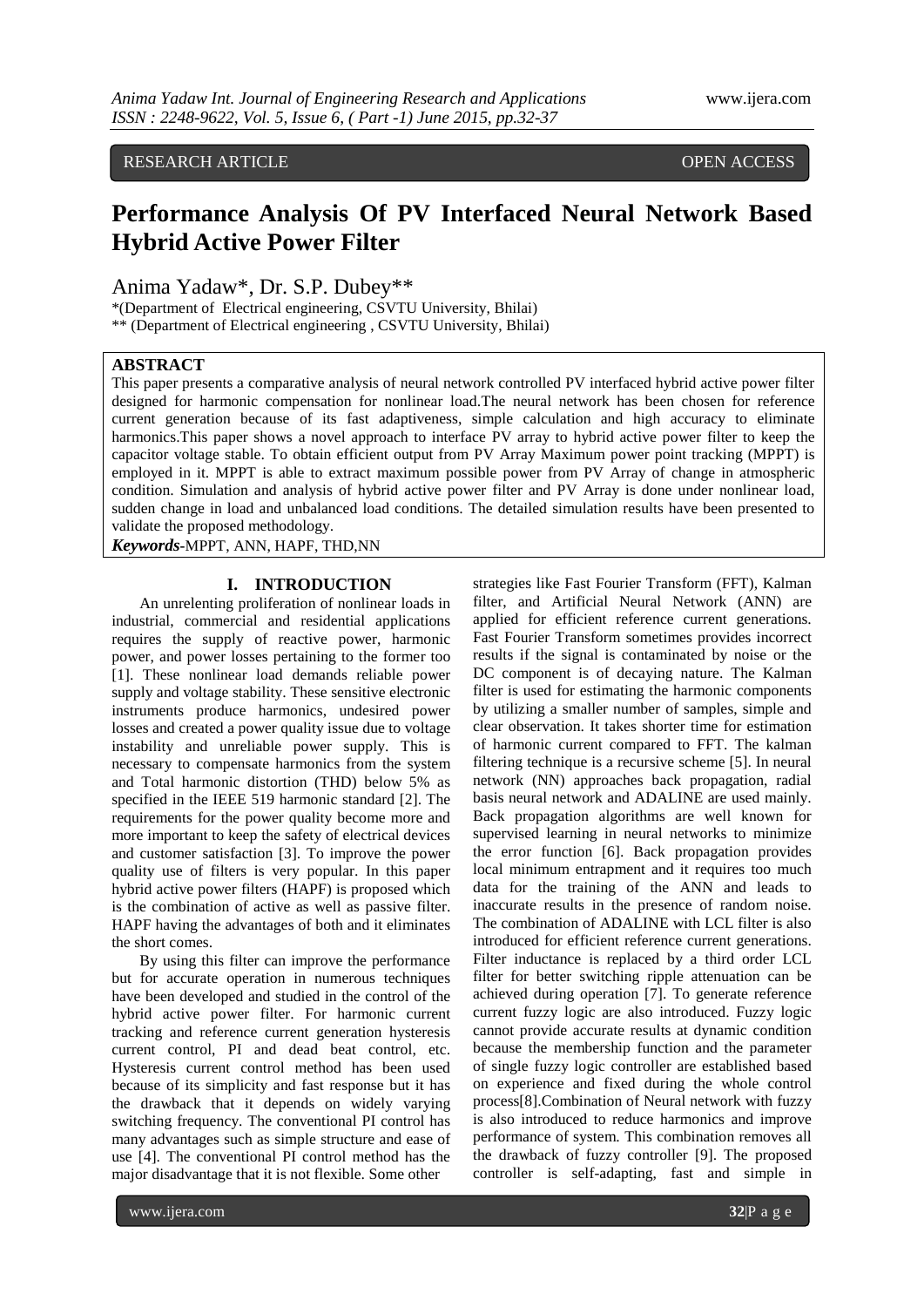architecture and use of Photo voltaic array for stable DC voltage generation connected to the capacitor of the filter is improved the performance of filter. Basically for DC voltage generation battery, capacitor and AC source is converted into DC by using rectifier. So system becomes very complex and does not provide accurate results. So Photovoltaic array with MPPT followed by DC-DC converter is introduced to minimize all above problems.

## **II. PROPOSED SYSTEM**

Figure 1 shows the block diagram of the proposed system. In this system three phase source is connected to a nonlinear load(rectifier unit with RL load) that injects harmonic in the supply system. To compensate this harmonic hybrid active power filter with PV array is proposed. To improve the performance of the filter, adaptive linear neural network (ADALINE) is employed in controller to generate an accurate reference current and to charge the capacitor of filter the PV array is connected. To control the output of PV array MPPT technique is proposed in this system.



Fig.1 Proposed system

In the process of the system, neural network based controller continuously senses the three phase voltage and line current. These three phase voltage and line current are compared to the fundamental value of voltage and current and generates an error current. This error current is known as reference current. Now this reference current goes to the active power filter and on the basis of this reference current compensating current generated by the filter. Finally, this compensating current mitigate the harmonics from the system. Another technique to charge the capacitor of hybrid active power filter which consist PV array with maximum power point technique followed by DC-DC Converter. Here PV Array converts solar energy into the electrical energy by using photovoltaic effect. Maximum power point tracking technique is extracts the maximum possible

power from PV Array in any changing atmospheric condition. Output of MPPT is a pulse which goes to the converter an then DC-DC Converter reduces the oscillation from the output of PV Array and generate efficient DC Output. Finally a ripple free output voltage is generated which is used to charge the capacitor of the filter at very short time duration.

## **III. REFERENCE CURRENT GENERATION**



Fig. 2 Block diagram of NN based controller of HAPF.

The block diagram of proposed NN based controller is shown in Figure 2. The three -phase source currents  $i_r$ ,  $i_y$ , and  $i_b$  are first transformed into two phase currents  $i_{\alpha}$  and  $i_{\beta}$  using equation (1). The fundamental components of these two phases currents  $i_{\alpha f}$  and  $i_{\beta f}$  are extracted by proposed Adaptive Linear Neural Network (ADALINE). The two phase harmonic currents  $i_{\alpha h}$  and  $i_{\beta h}$  are then obtained by subtracting the extracted fundamental currents  $i_{\alpha}$  and  $i_{\beta}$ from the two phase source currents  $i_{\alpha}$  and  $i_{\beta}$ , respectively. Finally these two phases harmonic components are transformed into three phases system using equation (2). These three phase harmonic currents after being multiplied by a gain K are used in generation of switching signals for PWM inverter.

$$
\begin{bmatrix} i_a \\ i_\beta \end{bmatrix} = \sqrt{\frac{2}{3}} \begin{bmatrix} 1 & -\frac{1}{2} & -\frac{1}{2} \\ 0 & \frac{\sqrt{3}}{2} & -\frac{\sqrt{3}}{2} \end{bmatrix} \begin{bmatrix} i_r \\ i_y \\ i_b \end{bmatrix} (1)
$$

$$
\begin{bmatrix} i_{rh} \\ i_{yh} \end{bmatrix} = \sqrt{\frac{2}{3}} \begin{bmatrix} 1 & 0 \\ -\frac{1}{2} & \frac{\sqrt{3}}{2} \\ -\frac{1}{2} & -\frac{\sqrt{3}}{2} \end{bmatrix} \begin{bmatrix} i_{ch} \\ i_{\beta h} \end{bmatrix} (2)
$$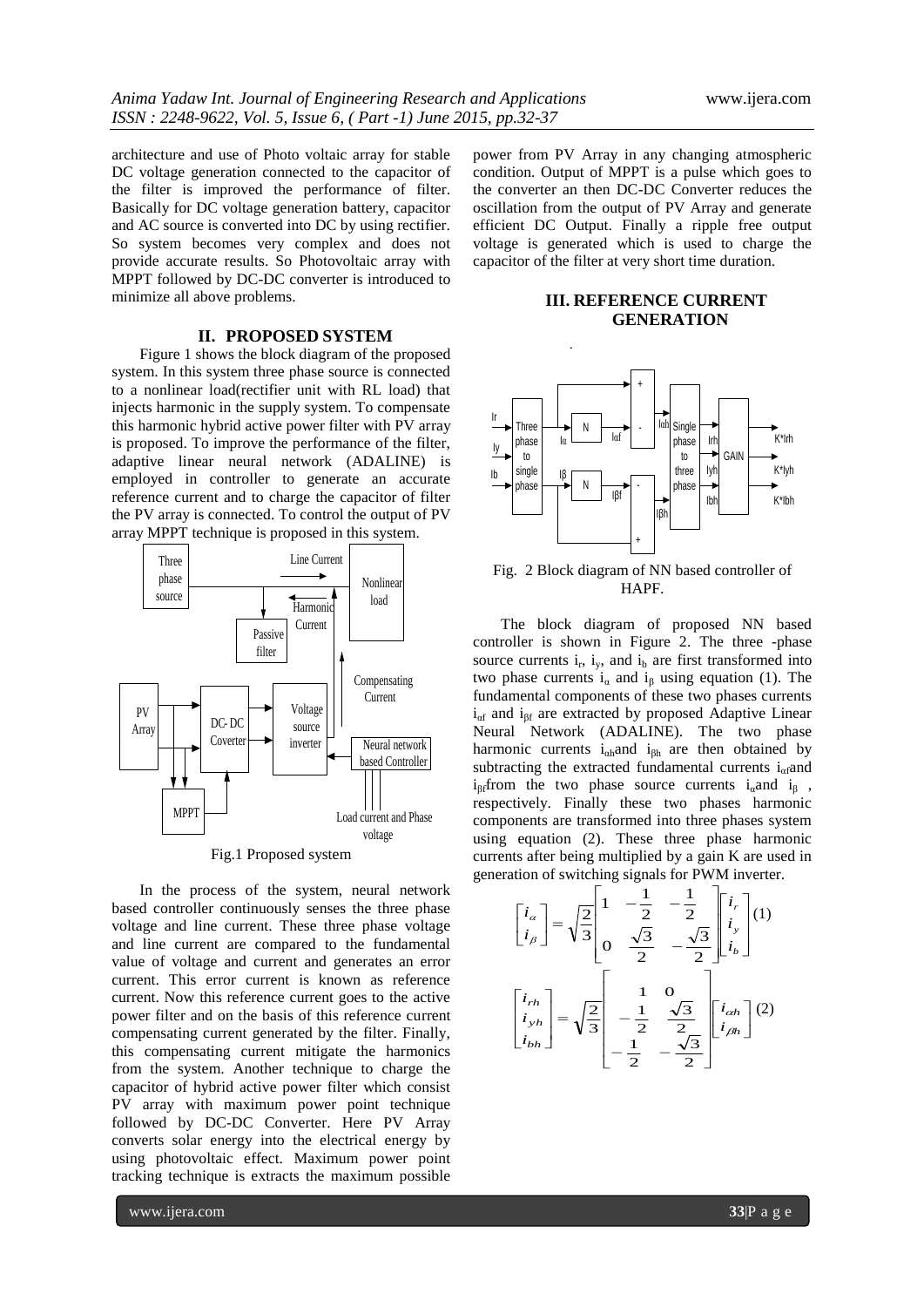

Fig.3.Internal blocks of proposed neural network

Figure 3 shows the architecture of proposed ADALINE neural network. It is a two layers (input and output) network having n-inputs and a single output. The basic blocks of this network are input signal delay vector, a purlin transfer function, weight matrix and bias. The input output relationship is expressed as-

$$
y = \sum_{n=1}^{61} w_n \dot{x}_n + b
$$

Where  $b'$  is bias,  $w'$  is weight, and  $i'$  is the input to the NN. This output 'y' is fed to the purlin transfer function, whose input output relationship is shown in Figure 4.



Fig.4. Internal structure of delays block

The input to the network is a time-delayed series of the signal whose fundamental component is to be extracted. The length of this delay series is 61, which has been decided considering expected maximum distortion and unbalance in 3-phase input signal. Fig. 4 shows the internal structure of delay block. The proposed NN receives 61 samples of input signal at a time and produce single output. The input is sampled at 6 KHz i.e. 120 samples per fundamental cycle of voltage. Target data (alpha and beta axis fundamental current) required for training the proposed NN was generated using current decomposition technique as presented in [10]. The weight adjustment is performed during the training process of the ADALINE using Widrow-Hoff delta rule. The mean square error between desired output and the actual output was reduced to  $3.2e^{-5}$  by repetitive training with the learning rate of 0.0006.

### **IV. STABLE VOLTAGE GENERATION**

Figure 5 shows the block diagram of the stable voltage generation system to charge the capacitor of HAPF. In this system PV array is used for voltage generation. PV cell is basically is the P-N junction diode which works in photovoltaic principle. The PV cell converts the solar energy into electrical energy. This paper presents a PV array which is the series and parallel combination of 300 PV cells.



Fig.5. Block diagram of stable voltage generation system for HAPF

Output of PV cells is totally depends upon the temperature and environment condition. So to improve the performance of the system Maximum power point tracking technique is also connected which is able to extract the maximum possible power from a PV cell at any atmospheric condition. MPPT accepts as input the output of PV array voltage and current. In this paper perturb and observe method is used.

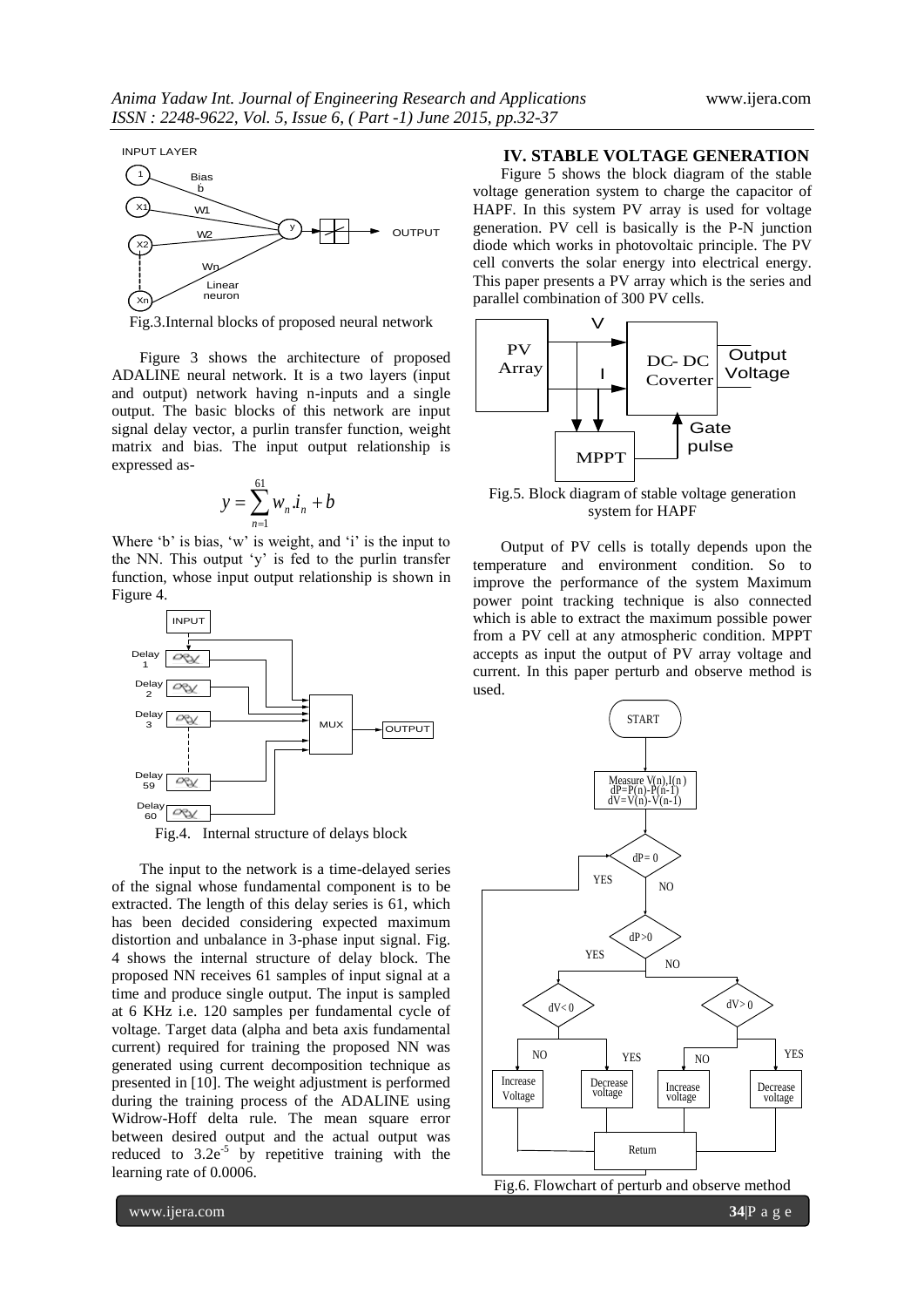Figure 6 shows the flowchart of Perturb and observe method. In this algorithm a slight perturbation is introduced in the system. This Perturbation causes the power of solar module varies. If the power increases due to the perturbation, then the perturbation continues in the same direction. When the peak power is reached the power at the MPP is zero and next instant decreases and hence after that the perturbation reverses. When the stability condition is arrived the algorithms oscillates around the peak value [11-13]. Finally MPPT generates a gate pulse which is used to trigger the switches connected in DC-DC converter.

**dP/dV>0**: The PV panel operates on a point close to MPP.

**dP/dV<0**: The PV panel operates a point further away from MPP[14].

In this paper Buck converter is proposed to step down and used to reduce oscillation from the output of PV Array. Finally a ripple free and stable voltage is provided to the Filter.

#### **V. SIMULATION RESULT**

The Hybrid Active Power Filter and proposed controller are simulated in MATLAB software. This section is divided into two parts 1. Capacitor charging voltage from PV array 2. Performance analysis of HAPF at different load

5.1 Capacitor charging voltage from PV array- Figure 7 shows the waveform of output voltage to charge the capacitor of HAPF. It also shows that output voltage takes very less time to reach the maximum value that"s all because of the use of MPPT. Output voltage of PV array is 600 V, output current of PV array is 0.85 A and output voltage of converter is 400 V.



- 5.2 Performance analysis of HAPF at different load-Performance of neural network based HAPF is analyzed by changing the type of load. So this paper presents three load conditions 1. RL load 2. Unbalanced load 3. Dynamic load
- 5.2.1 RL Load condition- The HAPF is simulated with RL Load and sinusoidal balanced source voltage in a steady state condition. Nonlinear Load parameters are Load resistance =  $160\Omega$ ,

Load Inductance  $= 70$  mH, Filter Capacitance  $=$ 1800 µF, Phase Voltage= 240 V(rms), 50 Hz. figure 8a represents the waveform of three phase load current and figure 8b shows the waveform of three phase source current for RL load. Both waveforms are distorted till 0.04mS after than it will become smooth because filter starts at 0.04mS. It is clear from the waveform that neural network extracts an instantaneous fundamental component embedded in the highly distorted waveform accurately. Figure 8c shows the spectrum of THD for RL load condition. THD value is 4.98%, which is less than 5%.









5.2.2 Unbalanced load condition- The HAPF is simulated with unbalanced load condition. In this condition value of first load resistance is  $80\Omega$ , value of second load resistance is  $60\Omega$ , filter capacitance is 800µF and source voltage  $240V<sub>(rms)</sub>$  50Hz. Figure 9a and 9b show the waveform of load current and source current. From figure 9a and 9b distorted waveform is shown till 0.04mS after than it will become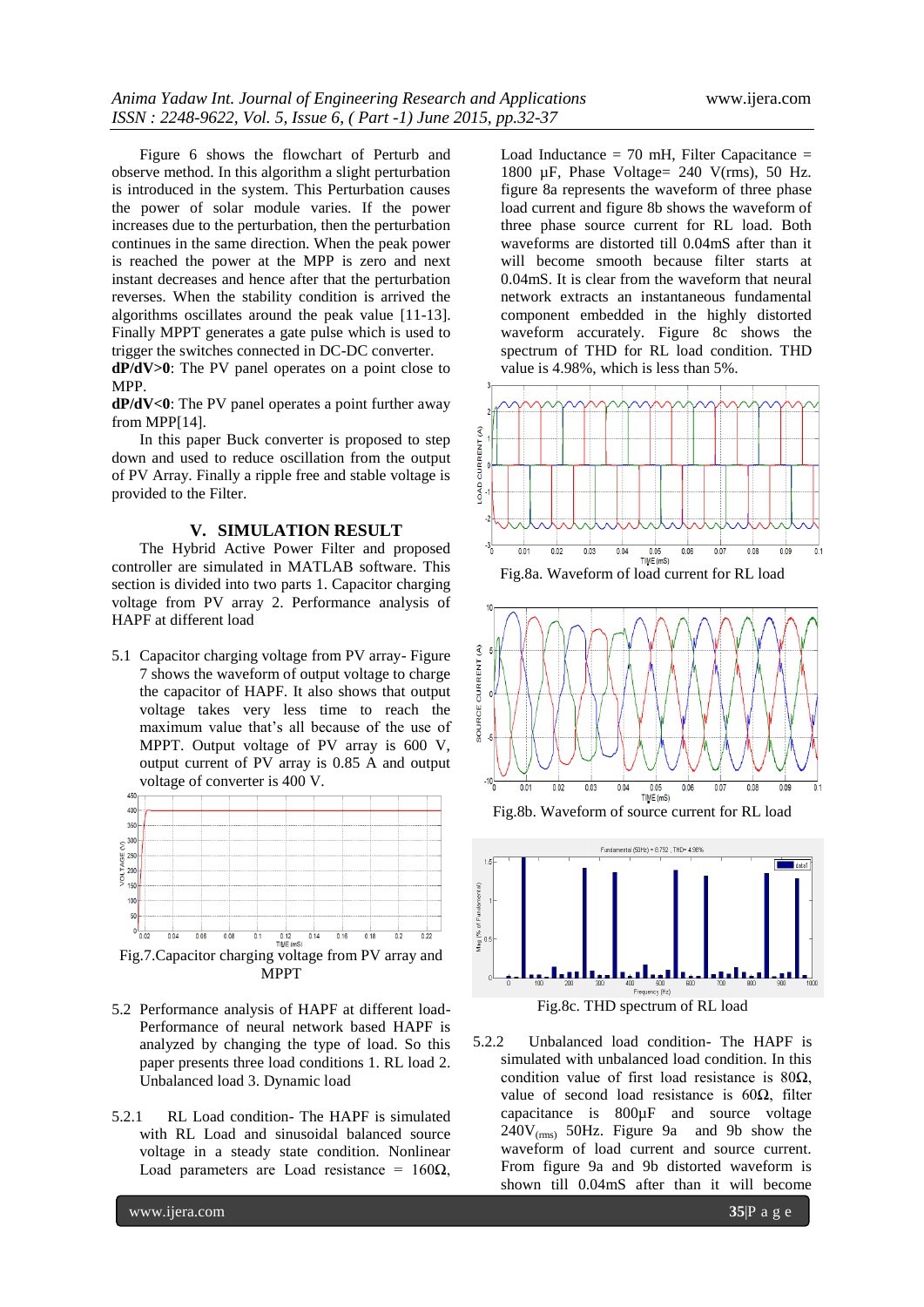smooth because filter starts at 0.04mS. Waveforms are demonstrating that HAPF is able to deal efficiently unbalanced load condition also.Figure 9c shows the spectrum of THD which represents that value of THD is 4.60%.











Fig.9c. THD spectrum of unbalanced load

5.2.3 Dynamic load condition- Now Performance of HAPF is analyzed for dynamic load condition. In This condition two impedances are connected in parallel at load side which is the combination of series connected resistor and inductor. The magnitude of this R<sub>1</sub>= 80 $\Omega$ , L<sub>1</sub>= 130mH, R<sub>2</sub>= 260 $\Omega$ , L<sub>2</sub>= 50mH, Filter capacitance = 2200 $\mu$ F and balanced source voltage is 240  $V_{(rms)}$  50 Hz. Waveforms are demonstrating that HAPF is able to deal efficiently dynamic condition also. Figure 10a and at 10b demonstrate the waveform of load current and source current. Waveforms are distorted till 0.04mS after than it will become smooth because filter starts at 0.04mS and then at time 0.1mS suddenly load is increased, but the waveform is smooth, so waveform represents that neural network is able to deal with any kind of dynamic condition. Figure Fig 10c show the THD value reduced to 4.85%.





load



Fig.10c. THD spectrum of dynamic load

#### **VI. CONCLUSION**

All conditions are simulated in MATLAB. Simulation results show that Adaline based hybrid active filter is able to deal at any load condition and THD value goes below 5%. PV array with MPPT followed by DC-DC converter provides stable voltage which helps filter to work properly. The validity and effectiveness of the methodology proved by simulation results which are shown in paper.

#### **References**

- [1] Saeideh Masjedi, Alireza Alizadeh "*A Fast Detection of Harmonic Compensation Current for Active Filters using Adaptive RBF Neural Network and Hysteresis current controller*" CIRED 21st International Conference on Electricity Distribution, June 2011.
- [2] Laxmi Devi Sahu, Satya Prakash Dubey "*ANN Based Hybrid Active Power Filter for Harmonic Elimination with Distorted Mains*" International journal of power electronics and drives system 2012.